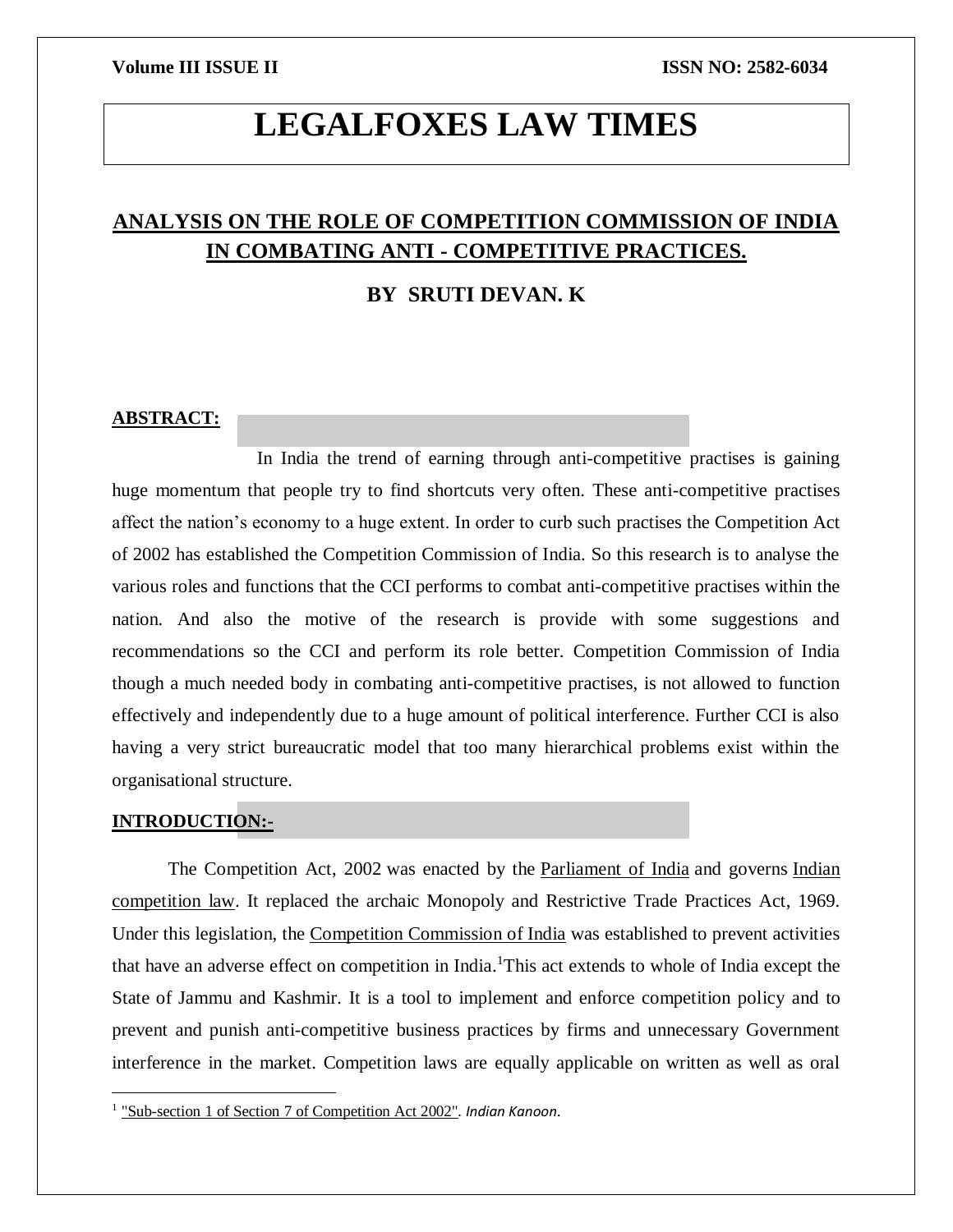agreement, arrangements between the enterprises or persons.<sup>2</sup>Among various factors that are drastically affecting the nation's economy, anti-competitive practises is considered to be an important one. Under the competition act of 2002, CCI has been established to combat such practises. In this research I will analyse the various functions and roles that CCI perform to combat anti-competitive practises with some suggestions and recommendations.

## **COMPETITION ACT AND COMPETITION COMMISSION OF INDIA:**

The Competition Act, 2002, as amended by the Competition (Amendment) Act, 2007, follows the philosophy of modern competition laws. The Act prohibits anti-competitive agreements, abuse of dominant position by enterprises and regulates combinations (acquisition, acquiring of control and [Merger and acquisition\)](https://en.wikipedia.org/wiki/Merger_and_acquisition), which causes or likely to cause an appreciable adverse effect on competition within India.<sup>3</sup> An Act to provide, keeping in view of the economic development of the country, for the establishment of a Commission to prevent practices having adverse effect on competition, to promote and sustain competition in markets, to protect the interests of consumers and to ensure freedom of trade carried on by other participants in markets, in India.

# $\bullet$ LEGAL FOXES $\bullet$

The objectives of the Competition Act are sought to be achieved through the Competition Commission of India (CCI). It is the duty of the Commission to eliminate practices having adverse effect on competition, promote and sustain competition, protect the interests of consumers and ensure freedom of trade in the markets of India. The Commission is also required to give opinion on competition issues on a reference received from a statutory authority established under any law and to undertake competition advocacy, create public awareness and impart training on competition issues.<sup>4</sup>Competition Commission of India is a body of the [Government of India](https://en.wikipedia.org/wiki/Government_of_India) responsible for enforcing [The Competition Act, 2002t](https://en.wikipedia.org/wiki/The_Competition_Act,_2002)hroughout India and to prevent activities that have an adverse effect on competition in India. It was established on 14 October 2003. It became fully functional in May 2009 with [Dhanendra Kumar](https://en.wikipedia.org/wiki/Dhanendra_Kumar) as its first Chairman.<sup>5</sup> An Act to provide, keeping in view of the economic development of the country, for

 $\overline{a}$ 

 $2 \text{''}$ CCI will be in full operation next year". The Hindu. 2007-09-11. [ISSN](https://en.wikipedia.org/wiki/International_Standard_Serial_Number) [0971-751X.](https://www.worldcat.org/issn/0971-751X)

 $3^{\circ}$ The Competition Act – Act No. 12 of 2003" (PDF). Competition Commission of India

<sup>&</sup>lt;sup>4</sup>["CCI ruling on DLF: Changing the builder-buyer equation?".](http://www.moneycontrol.com/news/business/cci-rulingdlf-changingbuilder-buyer-equation_803652.html) Money Control.

<sup>&</sup>lt;sup>5</sup>["CCI through the eyes of the media: Doing well!".](http://www.moneylife.in/article/competition-commission-through-the-eyes-of-the-media-doing-well/28549.html) MoneyControl.com.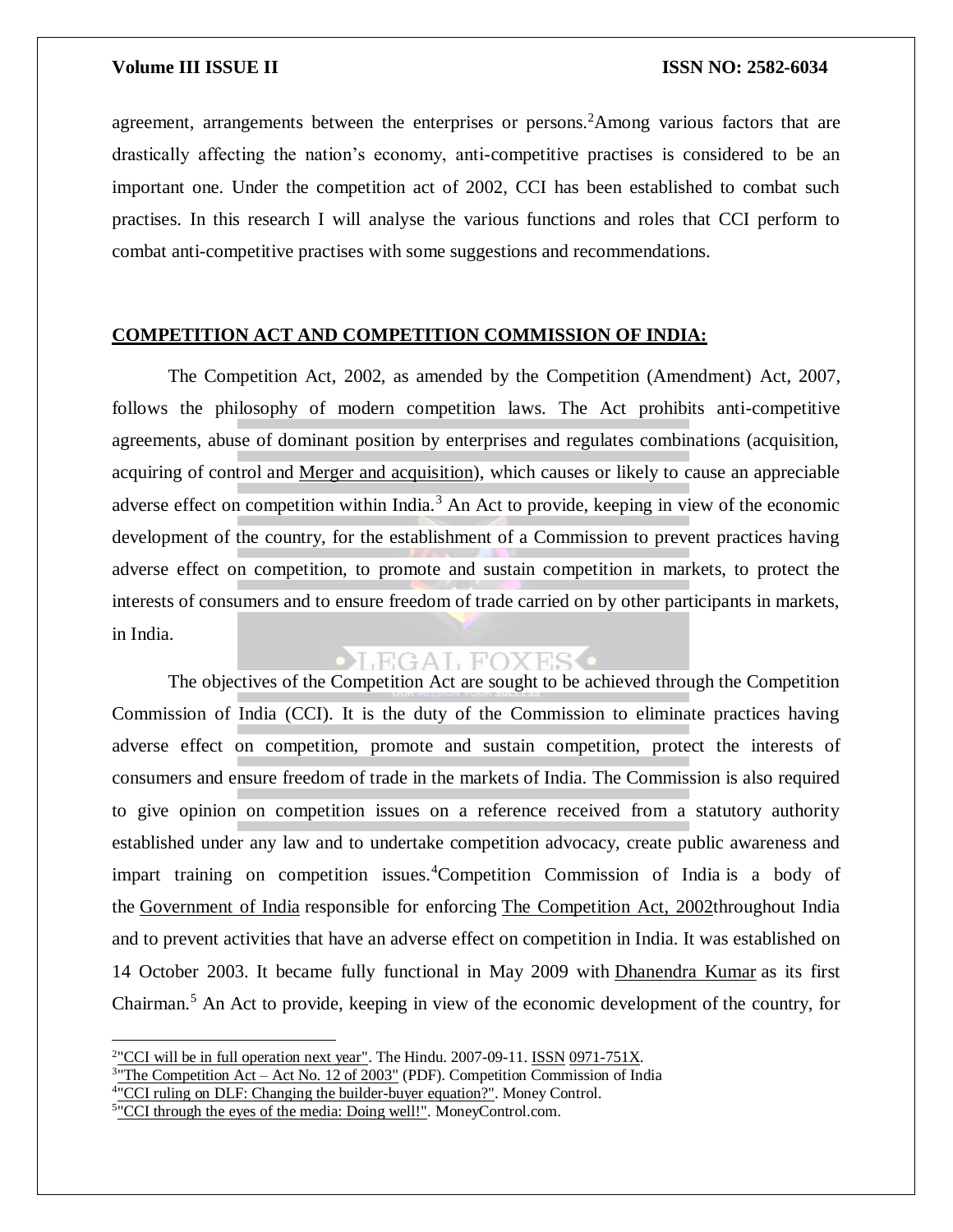$\overline{\phantom{a}}$ 

the establishment of a Commission to prevent practices having adverse effect on competition, to promote and sustain competition in markets, to protect the interests of consumers and to ensure freedom of trade carried on by other participants in markets, in India

### **ANTI-COMPETITIVE PRACTISES AND ITS IMPACTS:**

Anti-competitive practices are [business,](https://en.wikipedia.org/wiki/Business) [government](https://en.wikipedia.org/wiki/Government) or religious practices that prevent or reduce [competition](https://en.wikipedia.org/wiki/Competition) in a [market.](https://en.wikipedia.org/wiki/Market_(economics)) Some of the anti-competitive practices includes, [dumping,](https://en.wikipedia.org/wiki/Dumping_(pricing_policy)) where a company sells a product in a competitive market at a loss. Though the company loses money for each sale, the company hopes to force other competitors out of the market, after which the company would be free to raise prices for a greater profit. [Exclusive dealing,](https://en.wikipedia.org/wiki/Exclusive_dealing) where a retailer or wholesaler is obliged by contract to only purchase from the contracted supplier. [Price fixing,](https://en.wikipedia.org/wiki/Price_fixing) where companies collude to set prices, effectively dismantling the free market. [Refusal to deal.](https://en.wikipedia.org/wiki/Refusal_to_deal) [Dividing territories,](https://en.wikipedia.org/wiki/Dividing_territories) an agreement by two companies to stay out of each other's way and reduce competition in the agreed-upon territories. [Limit pricing,](https://en.wikipedia.org/wiki/Limit_price) where the price is set by a monopolist at a level intended to discourage entry into a market. [Tying,](https://en.wikipedia.org/wiki/Tying_(commerce)) where products that aren't naturally related must be purchased together. [Resale price maintenance,](https://en.wikipedia.org/wiki/Resale_price_maintenance) where resellers are not allowed to set prices independently. Religious / minority group doctrine, where businesses must apply tribute to a significant (normally religious) part of the community in order to engage in trade with that community.<sup>6</sup>

Anti-competitive practices have implications for the economic growth and development of nations. Such practices restrict competition and deteriorate consumer welfare by creating entry barriers and price increases, which lead to efficiency and innovation concerns. Cartels are one of the most harmful anti-competitive practices and cause significant damage to the economy as well as to consumers.<sup>7</sup>

Abuse of a dominant position is another type of anti-competitive conduct, which can be exercised by large firms, both multinationals and state-created monopolies, such as utilities, transport and telecommunications, in relatively smaller markets. Rules on abuse of dominance aim to ensure free competition in markets, which creates incentives for firms to become more efficient and innovative. Such rules are also used to contribute to the equal distribution of wealth

<sup>&</sup>lt;sup>6</sup>Michael Burgan (2007). [J. Pierpont Morgan: Industrialist and Financier.](https://books.google.com/books?id=XZqVCv435J8C&pg=PA93#v=onepage&q&f=false) p. 93. [ISBN](https://en.wikipedia.org/wiki/International_Standard_Book_Number) [9780756519872.](https://en.wikipedia.org/wiki/Special:BookSources/9780756519872) <sup>7</sup>["CCI will be in full operation next year".](http://www.thehindu.com/todays-paper/tp-business/cci-will-be-in-full-operation-next-year/article1909354.ece) The Hindu. 2007-09-11. [ISSN](https://en.wikipedia.org/wiki/International_Standard_Serial_Number) [0971-751X.](https://www.worldcat.org/issn/0971-751X)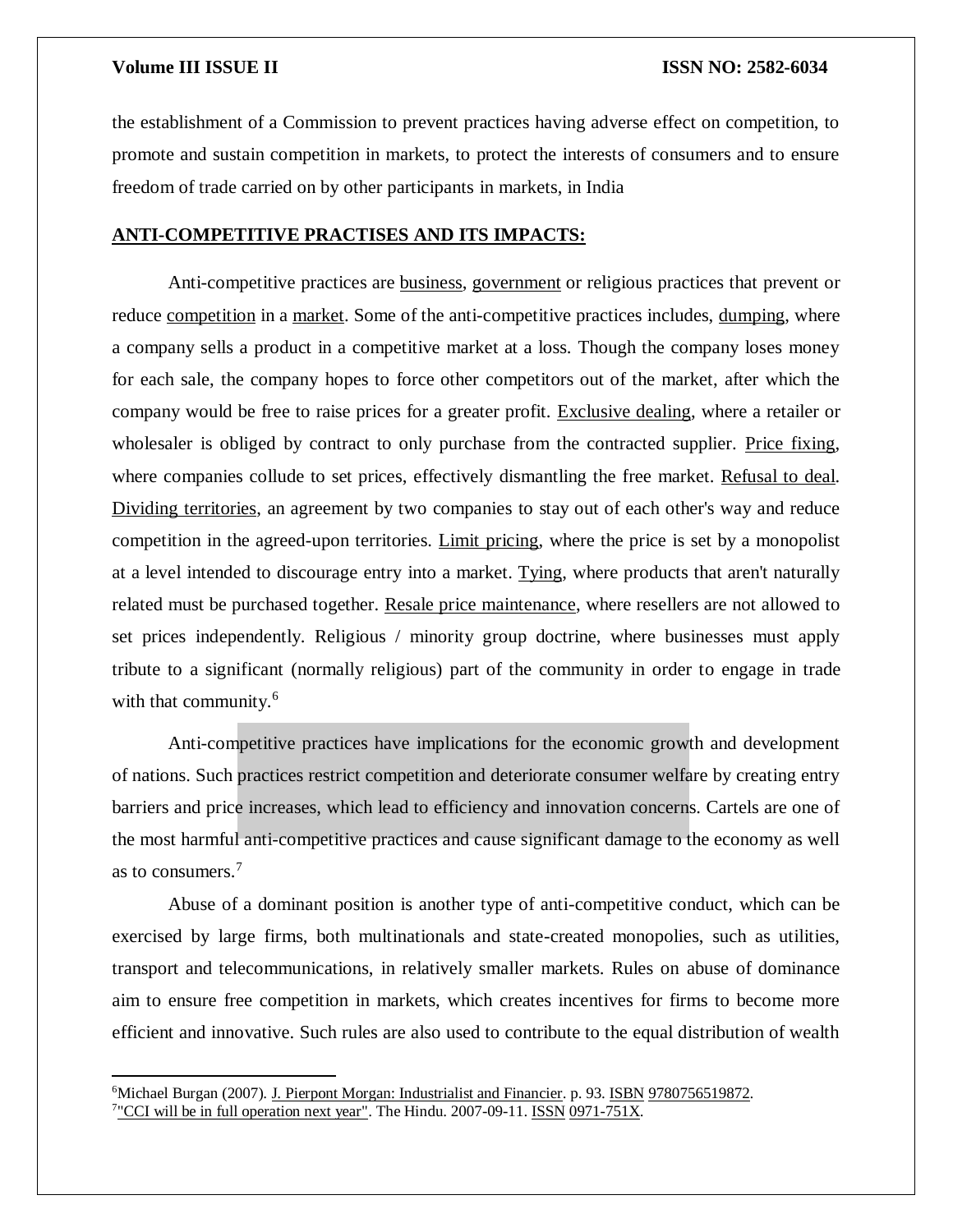among different parts of the society. However, the level of economic development of countries and the size of their economies may create contradicting situations or factors from a competition's perspective.

Competition law and policy cross-cut many areas, one of which is intellectual property rights (IPR). IPR protection may endow companies with significant market power. While IPR policies increase incentives to innovate in an economy, they may cause efficiency losses due to abuse of market power by companies protected by IPR rules. In this respect, there is a trade-off between competition law and patent policy. This is even more so for developing countries considering the fact that innovating companies are usually situated in developed countries. Developing countries need to strike the right balance between competition and IPR policies, particularly patent policies, depending on their productive, imitative and innovative capacities as well as their openness to attract foreign direct investment from developed countries.<sup>8</sup>

It is usually difficult to practice anti-competitive practices unless the parties involved have significant [market power](https://en.wikipedia.org/wiki/Market_power) or government backing. Monopolies and [oligopolies](https://en.wikipedia.org/wiki/Oligopolies) are often accused of, and sometimes found guilty of, anti-competitive practices. For this reason, company mergers are often examined closely by government regulators to avoid reducing competition in an industry. Although anti-competitive practices often enrich those who practice them, they are generally believed to have a negative effect on the economy as a whole, and to disadvantage competing firms and consumers who are not able to avoid their effects, generating a significant social cost. For these reasons, most countries have [competition laws](https://en.wikipedia.org/wiki/Competition_law) to prevent anti-competitive practices, and government regulators to aid the enforcement of these laws. The argument that anti-competitive practices have a negative effect on the economy arises from the belief that a freely functioning efficient market economy, composed of many market participants each of which has limited market power, will not permit [monopoly profits](https://en.wikipedia.org/wiki/Monopoly_profit) to be earned and consequently prices to consumers will be lower, and if anything there will be a wider range of products supplied.

### **ROLE OF CCI IN COMBATTING ANTI-COMPETITIVE PRACTISES:**

 $\overline{\phantom{a}}$ 

<sup>8</sup> ["Organogram | Competition Commission of India".](http://www.cci.gov.in/organogram) www.cci.gov.in.

<sup>&</sup>lt;sup>9"</sup>CCI to act as nodal agency to check anti-competitive practices". The Hindu Business Line.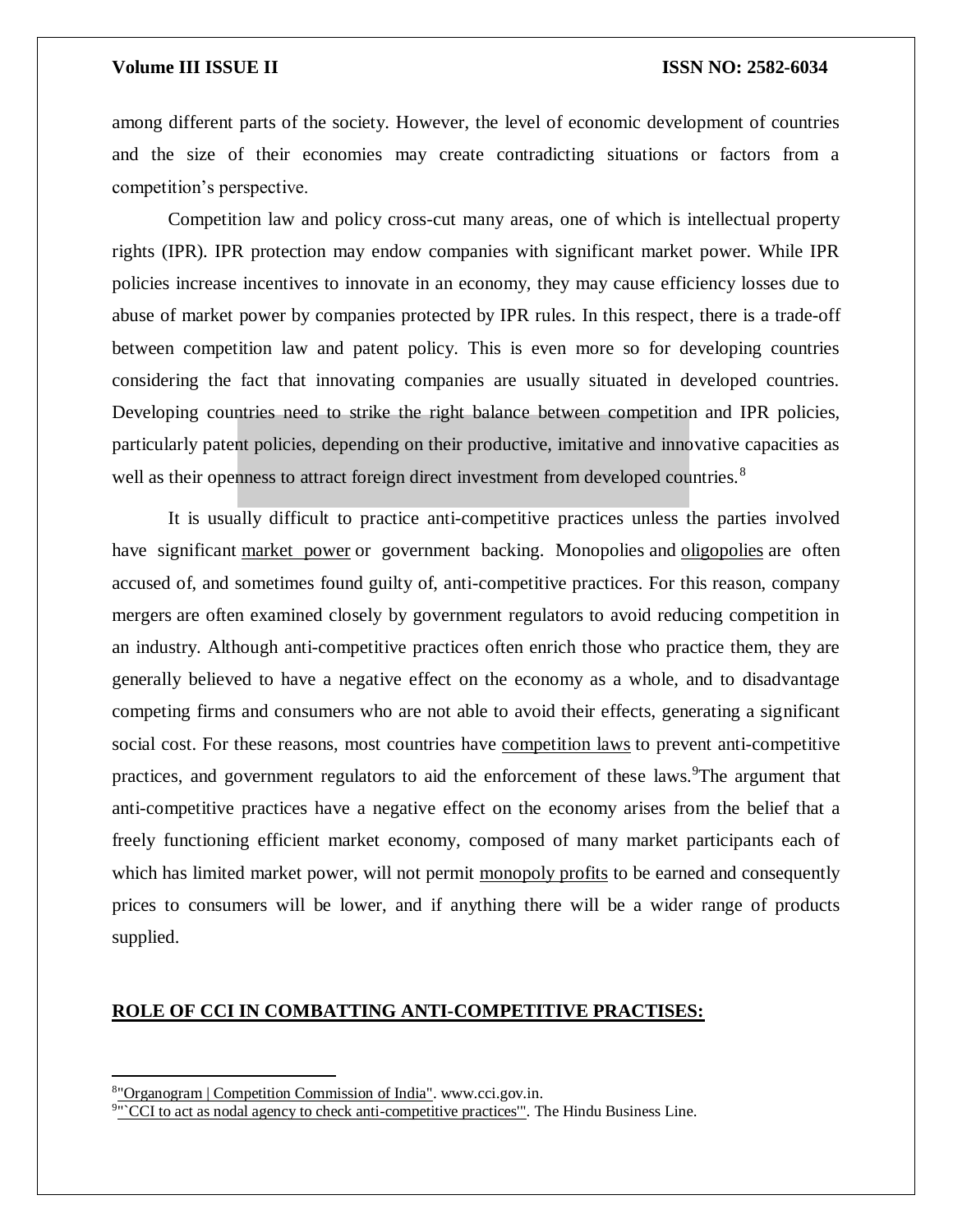$\overline{\phantom{a}}$ 

 The fair trade regulator has been in existence for over a decade, quietly shaping the commercial market; still the questions being dealt by the commission continue to grow ever more complex. The nature of commercial enterprise is such that at times it becomes difficult to predict, without sound legal advice, what would be deemed anti-competitive and what actions would be adjudged to have no appreciable effect on competition.<sup>10</sup>

In order to achieve its objectives, the Competition Commission of India endeavors to do the following,

- $\triangleright$  Make the markets work for the benefit and welfare of consumers.
- $\triangleright$  Ensure fair and healthy competition in economic activities in the country for faster and inclusive growth and development of economy.
- $\triangleright$  Implement competition policies with an aim to effectuate the most efficient utilization of economic resources.
- $\triangleright$  Develop and nurture effective relations and interactions with sectorial regulators to ensure smooth alignment of sectorial regulatory laws in tandem with the competition law.
- $\triangleright$  Effectively carry out competition advocacy and spread the information on benefits of competition among all stakeholders to establish and nurture competition culture in Indian economy.

CCI, which became fully functional in 2009, effectively reflects a legislative shift from the binding mind-set that prevailed at the time of License Raj to a conducive regulatory ambience for enhancing consumer welfare by sustaining and encouraging competition in the market. It also functions as a means to support sector-specific regulatory bodies as the role of state as proprietor gets diminished across industries, especially utility and infrastructure, and private participation and ownership increasingly become the driver of economic activities, to ensure a level-paying field for all market participants. A key objective of CCI is to ensure that key players do not abuse their dominant position to involve in anti-competitive activities by using collusion or cartelization to gain control and market share in specific spaces.<sup>11</sup>

 $10(1993)$ . The Antitrust Paradox (second edition). New York: Free Press. [ISBN 0-02-904456-1.](https://en.wikipedia.org/wiki/Special:BookSources/0029044561)

<sup>&</sup>lt;sup>11</sup>Joseph E. (2008). "antitrust enforcement," [The New Palgrave Dictionary of Economics,](https://en.wikipedia.org/wiki/The_New_Palgrave_Dictionary_of_Economics) 2nd Edition.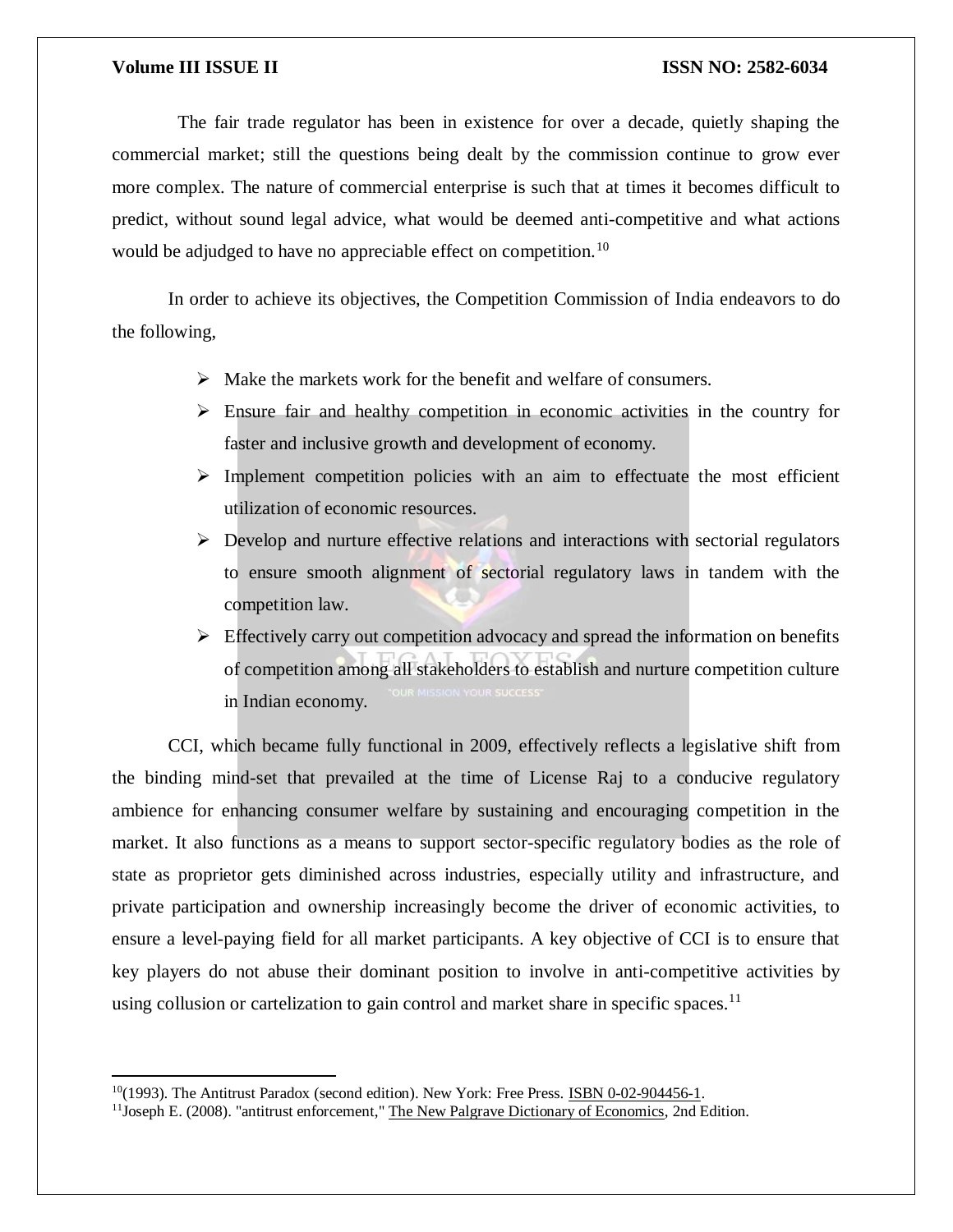In fact, the Competition Act clearly prohibits anti-competitive agreements, abuse of dominant position by enterprises and regulates combinations via mergers and acquisitions that may hurt competition. CCI is also expected to protect the interests of consumers and ensure freedom of trade in the market in addition to eliminate practices that curb competition. In addition, it is mandated to work in tandem to carry out competition advocacy.CCI has been probing several sectors especially real estate, entertainment, cement, petroleum, steel, travel industry, healthcare and education to nip anti-competition practices and strategies of a varied bunch of players.

In regard to Anti-Competitive Trade practices of Chemist Associations, the following activities undertaken by various chemist associations were adjudged to be anti-competitive by the Commission;

- $\triangleright$  Issuance of No Objection Certificate or letter of consent by such associations for opening chemist shop/being appointed stockists/distributor/whole-seller.
- $\triangleright$  Compulsory payment of PIS charges by pharmaceutical firms/manufacturers to associations for release of new drug/new formulation.
- $\triangleright$  Fixation of trade margins at different levels of sale of drugs/medicines.
- $\triangleright$  Issuance  $\bigcirc$  intructions to instructions to chemists/druggists/shops/stockists/wholesellers/manufacturersrestricting discounts on sale of drugs in retail or wholesale.
- $\triangleright$  Issuance of boycott calls by the associations to their members against any enterprise for not following the instructions of associations.

Further in regard to anti-competitive practices in film industry, in a recent order the competition commission dealt with Tie  $-$  in agreements prevalent in the film industry. In the film industry a film has three stages production, distribution& exhibition. Many times big production houses tie the exhibitors in by forcing them to accept exhibition of two films at once. In the instant case it was alleged by the informant ('Ajay Devgn Films Pvt. Ltd.') that 'YashRajFilmsPvt. Ltd.' had put a condition on single screen theatres that if they wanted to exhibit the film 'EkTha Tiger' they would have to simultaneously agree to exhibit another film 'Jab Tak Hai Jaan'. It was contended that such a conditions anti-competitive as it restricts the market available to other producers and thus adversely impacts competition. The reasoning given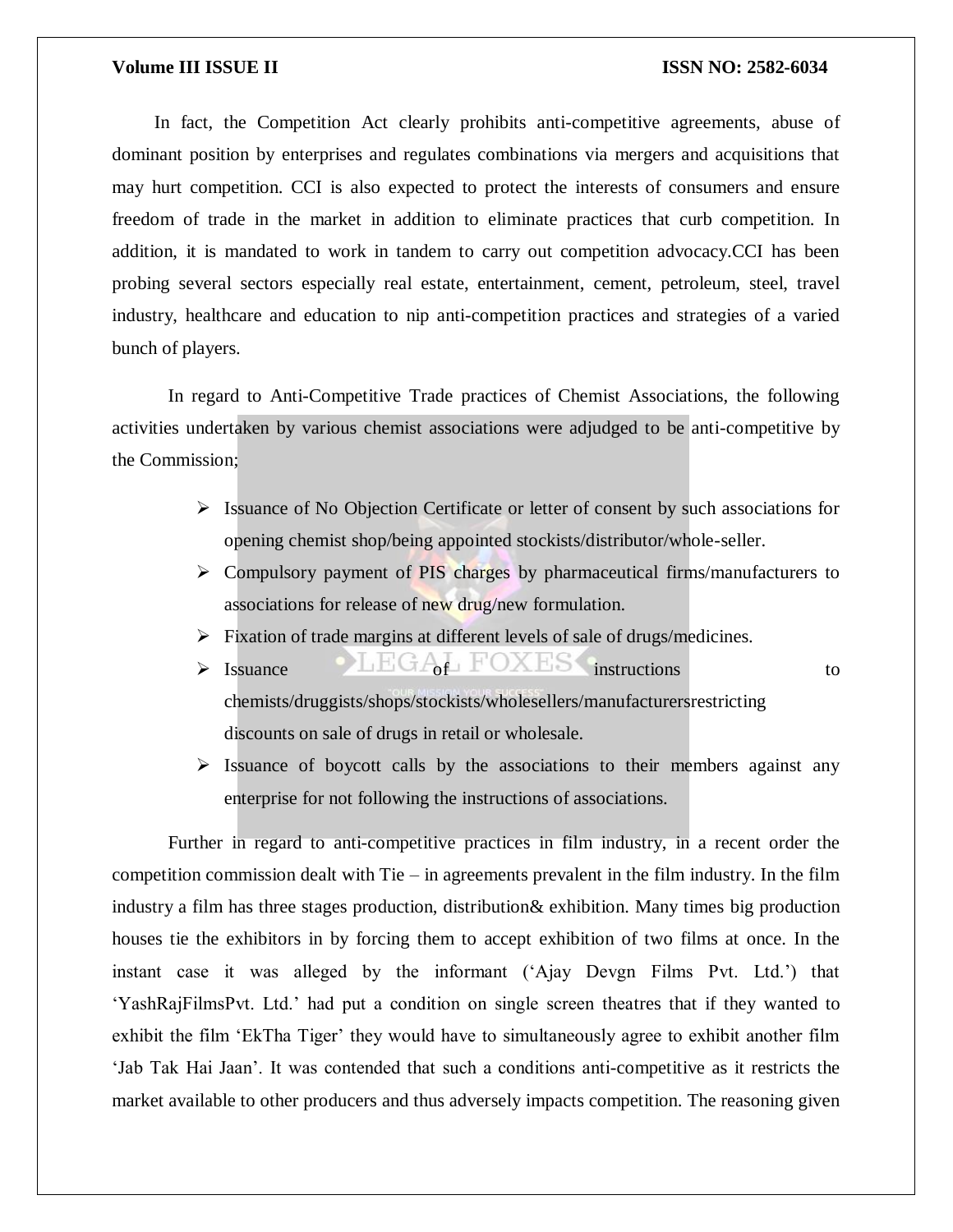$\overline{a}$ 

by the commission was that; a. the exhibitors were at full liberty to either accept or reject the offer, b. No exhibitor had come-forth complaining against this condition, and c. No injury/loss was caused to the informant as he was able to procure for himself a reasonable number of singe screen theatres for exhibiting its release 'Son of Sardar'. Hence upon consideration the Commission did not find such an agreement to be contravening the Competition Act.

In regard to abuse of dominant position the Coal India Limited case dealt by CCI is a very important one. In which the Commission while dealing with a case involving non-coking coal, used in power generation and which has no viable substitute, came down heavily on Coal India Limited. The Commission determined that Coal India Limited enjoys a near monopoly and there is extraordinary dependence of thermal power plants on Coal India Limited for supply of fuel to run the power plants. It was observed by the commission that the Fuel Supply Agreements were drafted by Coal India Limited in an arbitrary manner without any meaningful discussion with the other stakeholders.

Further some of the best example where the CCI has played its role to combat anticompetitive practices are,

- $\triangleright$  In December 2010, CCI instituted a probe to examine if there was any cartelisation among traders when onion prices touched 80 rupees, but did not find sufficient evidence of market manipulation.<sup>12</sup>
- $\triangleright$  In June 2012, CCI imposed a fine of ₹63.07 billion (US\$940 million) 11 cement companies for cartelisation. CCI claimed that cement companies met regularly to fix prices, control market share and hold back supply which earned them illegal profits.<sup>13</sup>
- $\triangleright$  On 8 February 2013, CCI imposed a penalty of ₹522 million (US\$7.8 million) on the Board of Control for Cricket in India (BCCI) for misusing its dominant position. The CCI found that IPL team ownership agreements were unfair and discriminatory, and that the terms of the IPL franchise agreements were loaded in favour of BCCI and franchises had no say in the terms of the contract. The CCI

<sup>&</sup>lt;sup>12</sup>Venkatesh, Mahua (15 August 2013). ["Competition panel to probe hoarding, onion price rigging".](http://www.hindustantimes.com/business-news/WorldEconomy/Competition-panel-to-probe-hoarding-onion-price-rigging/Article1-1108457.aspx) Hindustan Times (New Delhi ed.)

<sup>&</sup>lt;sup>13</sup>["Competition Commission of India imposes Rs 6,307 crore penalty on 11 cement companies".](http://articles.economictimes.indiatimes.com/2012-06-22/news/32368892_1_cement-makers-madras-cements-jk-cement) Economic Times. 22 June 2012.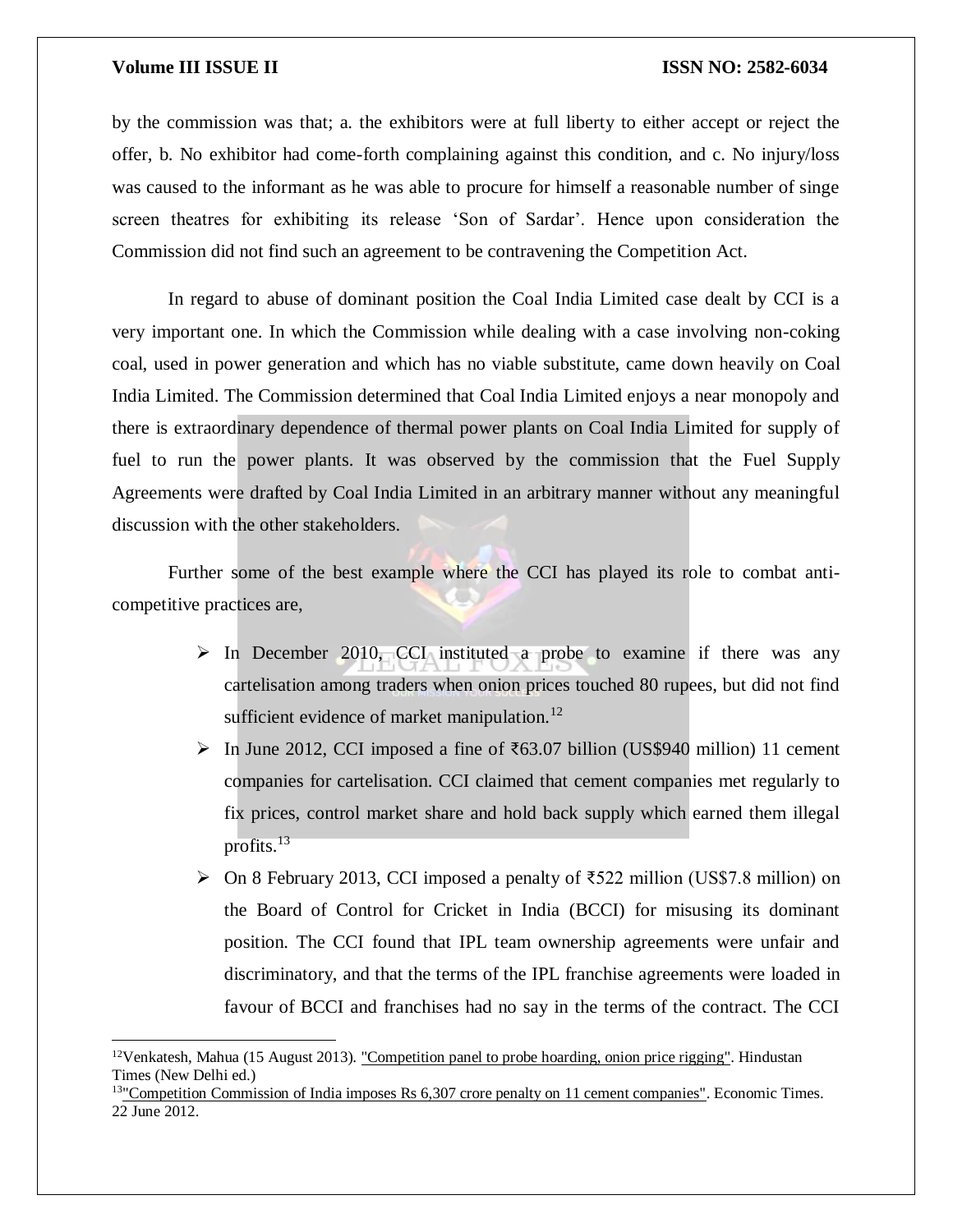$\overline{a}$ 

ordered BCCI to "cease and desist" from any practice in future denying market access to potential competitors and not use its regulatory powers in deciding matters relating to its commercial activities.<sup>14</sup>

- $\triangleright$  In 2014, CCI imposed a fine of Rs. 1 Crore upon Google for failure to comply with the directions given by the Director General (DG)seeking information and documents.<sup>15</sup>
- $\geq$  On 17 November 2015, CCI imposed a fine of INR 258 crore upon Three Airlines. Competition Commission of India (CCI) had penalised the three airlines for cartelisation in determining the fuel surcharge on air cargo penalty of Rs 151.69 crore was imposed on Jet Airways, while that on InterGlobe Aviation (Indigo) and Spice Jet are Rs 63.74 crore and Rs 42.48 crore, respectively.

These are all about the effective roles and functions at various instances played by Competition Commission of India in Combating anti-competitive practices.

### **SUGGESTIONS AND RECOMMENDATIONS:**

 Competition authorities, especially in newer jurisdictions, need to play a proactive role to create awareness regarding benefits of competition in the market. Compliance, necessarily, is a step ahead of awareness regarding benefits of competition law, and involves concrete steps by market players to ensure that their organizations do not engage in anti-competitive conduct. Infusing culture of competition compliance is pivotal for controlling anti-competitive practices by market players.

Till now, CCI has followed a unilateral approach of limited advocacy in this area. In tune with the global trend, CCI needs to follow a multi-pronged approach towards promoting a culture of competition compliance in India.<sup>16</sup>Creating awareness regarding benefits of Competition Law is important for promoting compliance by the market players.

In relation to competition compliance, till now, the role of CCI has been restricted to limited awareness generation without proactive advocacy. CCI in some orders directed the

<sup>14</sup>["CCI ruling on DLF: Changing the builder-buyer equation?".](http://www.moneycontrol.com/news/business/cci-rulingdlf-changingbuilder-buyer-equation_803652.html) Money Control. 4 January 2013.

<sup>&</sup>lt;sup>15"</sup>Competition watchdog slaps Rs.52.24 crore fine on BCCI". Live Mint. Retrieved8 February 2013.

<sup>&</sup>lt;sup>16</sup> CCI holds round-table meeting with top corporates, emphasises Competition Compliance for Good Corporate Governance , Available at http://pib.nic.in/newsite/erelease.aspx?relid=91809